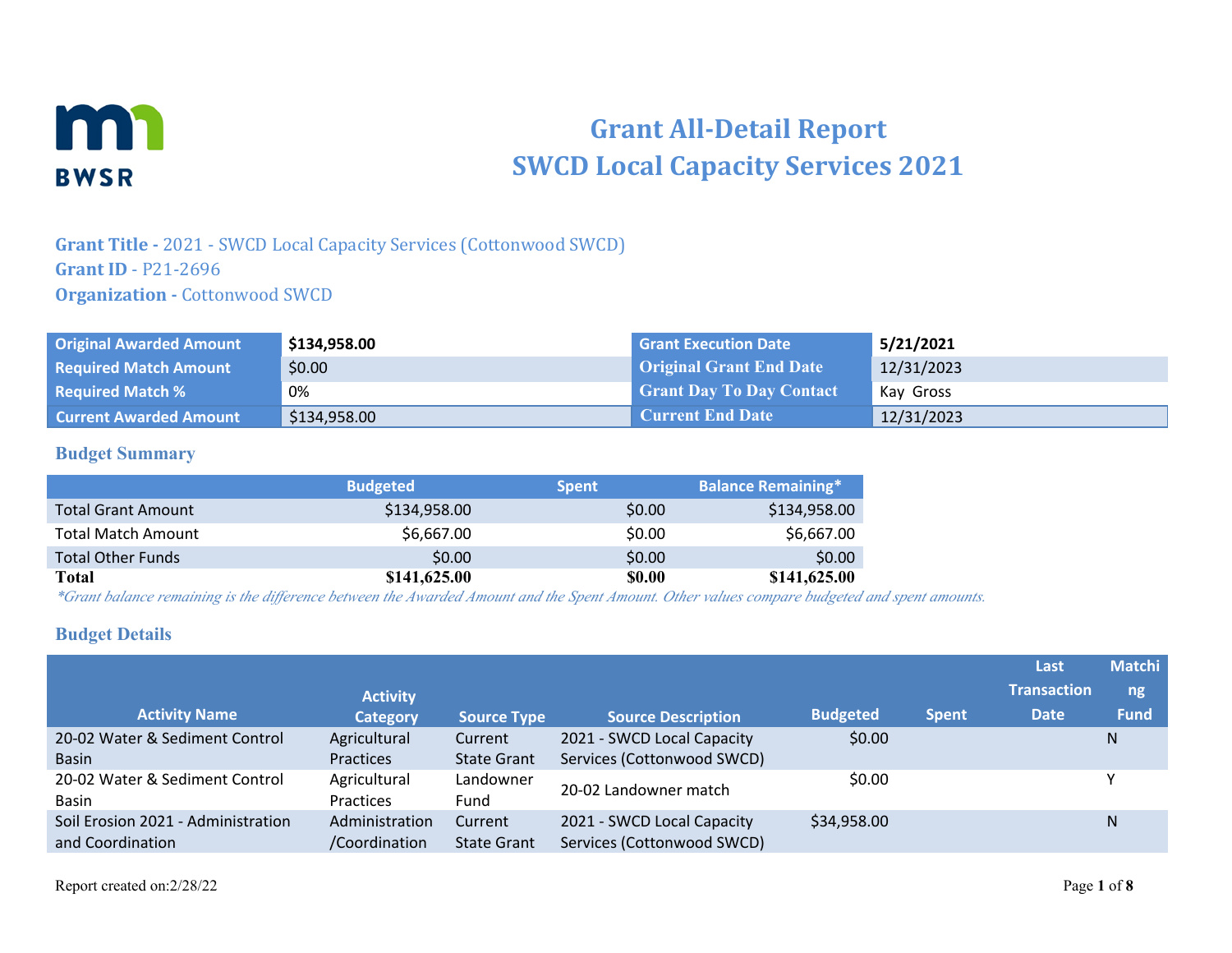| <b>Activity Name</b>                          | <b>Activity</b><br><b>Category</b> | <b>Source Type</b>            | <b>Source Description</b>                                | <b>Budgeted</b> | <b>Spent</b> | Last<br><b>Transaction</b><br><b>Date</b> | <b>Matchi</b><br>ng<br><b>Fund</b> |
|-----------------------------------------------|------------------------------------|-------------------------------|----------------------------------------------------------|-----------------|--------------|-------------------------------------------|------------------------------------|
| Soil Erosion 2021 - Cost-Share<br>Practices   | Agricultural<br><b>Practices</b>   | Current<br><b>State Grant</b> | 2021 - SWCD Local Capacity<br>Services (Cottonwood SWCD) | \$20,000.00     |              |                                           | N                                  |
| Soil Erosion 2021 - Cost-Share<br>Practices   | Agricultural<br><b>Practices</b>   | Landowner<br>Fund             | Soil Erosion 2021 - Cost-Share -<br>Landowner Funds      | \$6,667.00      |              |                                           |                                    |
| Soil Erosion 2021 - Project<br>Development    | Project<br>Development             | Current<br><b>State Grant</b> | 2021 - SWCD Local Capacity<br>Services (Cottonwood SWCD) | \$50,000.00     |              |                                           | N                                  |
| Soil Erosion 2021 - Supplies and<br>Equipment | Supplies/Equip<br>ment             | Current<br><b>State Grant</b> | 2021 - SWCD Local Capacity<br>Services (Cottonwood SWCD) | \$30,000.00     |              |                                           | N                                  |

# **Activity Details Summary**

| <b>Activity Details</b> | <b>Total Action Count Fotal Activity Mapped</b> | <b>Proposed Size / Unit</b> | <b>Actual Size / Unit</b> |
|-------------------------|-------------------------------------------------|-----------------------------|---------------------------|
|                         |                                                 |                             |                           |

#### **Proposed Activity Indicators**

| <b>Activity Name</b> | Indicator Name | <b>Value &amp; Units</b> | <b>Waterbody</b> | <b>Calculation Tool</b> | Comments |
|----------------------|----------------|--------------------------|------------------|-------------------------|----------|
|                      |                |                          |                  |                         |          |

# **Final Indicators Summary**

| <b>Indicator Name</b> | <b>Total Value</b> | Unit |
|-----------------------|--------------------|------|
|                       |                    |      |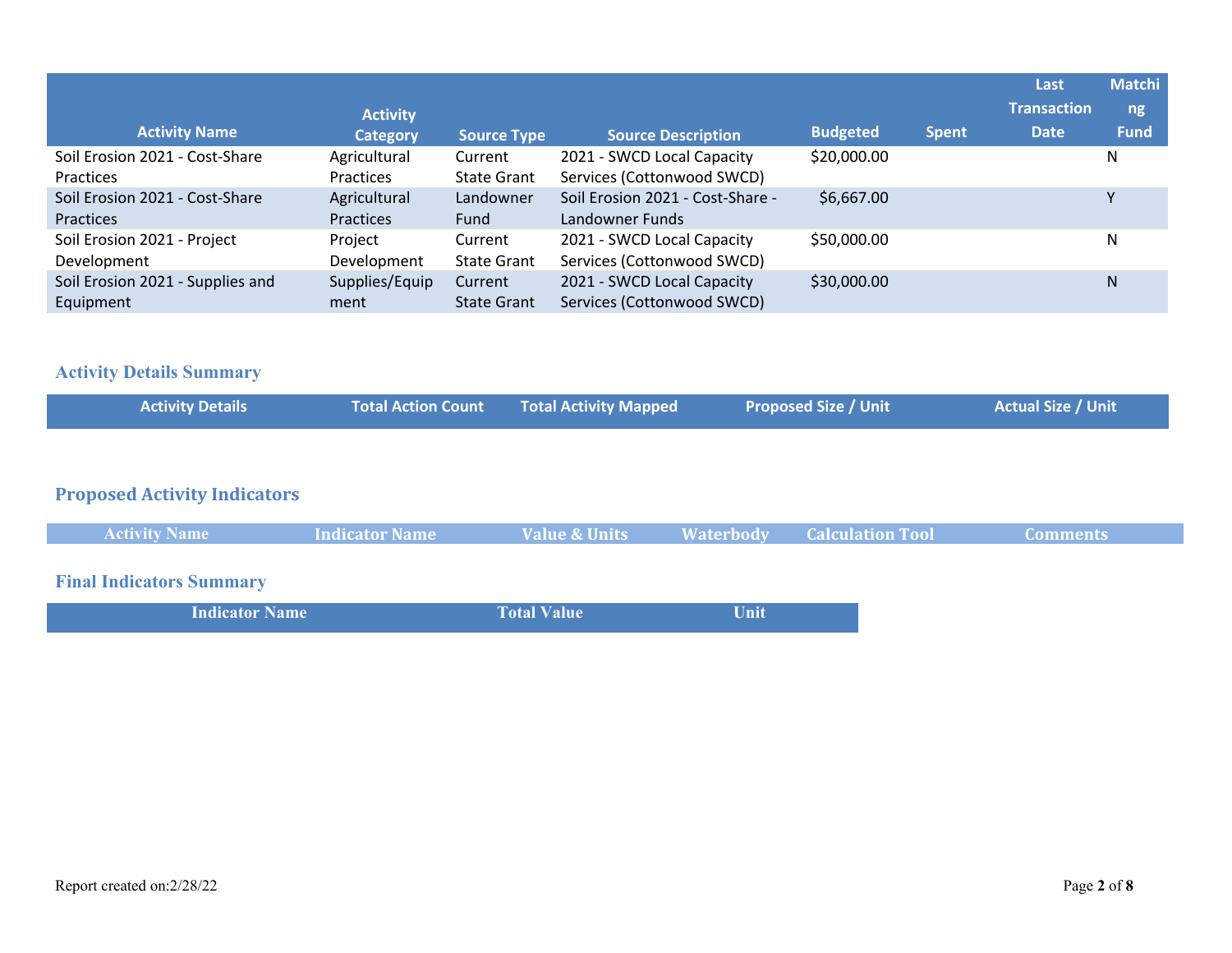# **Grant Activity**

| <b>Grant Activity - 20-02 Water &amp; Sediment Control Basin</b> |                                                                                                                       |                 |  |  |  |
|------------------------------------------------------------------|-----------------------------------------------------------------------------------------------------------------------|-----------------|--|--|--|
| <b>Description</b>                                               | Water and Sediment Control Basin with associated subsurface tile and underground outlet components to be installed in |                 |  |  |  |
|                                                                  | Germantown 23 to control sediment erosion.                                                                            |                 |  |  |  |
| <b>Category</b>                                                  | <b>AGRICULTURAL PRACTICES</b>                                                                                         |                 |  |  |  |
| <b>Start Date</b>                                                | $21-May-21$                                                                                                           | <b>End Date</b> |  |  |  |
| <b>Has Rates and Hours?</b>                                      | No                                                                                                                    |                 |  |  |  |
| <b>Actual Results</b>                                            | Project allocated solely under State Cost Share. No District Capacity funds used.                                     |                 |  |  |  |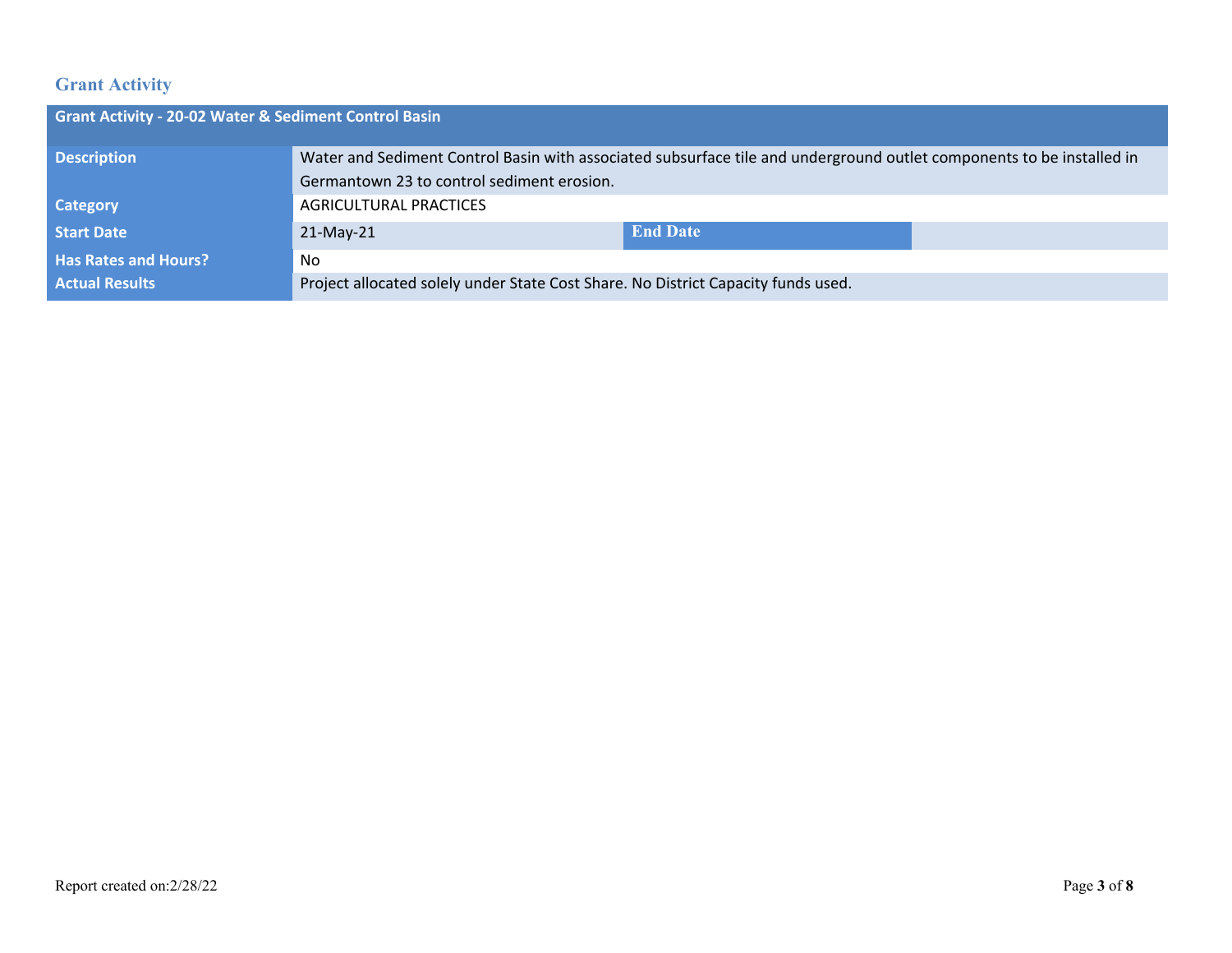|                             | <b>Grant Activity - Soil Erosion 2021 - Administration and Coordination</b>                                                                                                                                                                                                                                                                                                                                               |                                                                                                                                                                                                                                                                                                                                                             |  |  |  |
|-----------------------------|---------------------------------------------------------------------------------------------------------------------------------------------------------------------------------------------------------------------------------------------------------------------------------------------------------------------------------------------------------------------------------------------------------------------------|-------------------------------------------------------------------------------------------------------------------------------------------------------------------------------------------------------------------------------------------------------------------------------------------------------------------------------------------------------------|--|--|--|
| <b>Description</b>          |                                                                                                                                                                                                                                                                                                                                                                                                                           | District staff will administer grant programs and reporting for the SWCD and through our Provision of Services Contract for<br>Cottonwood County. These funds will include staff time and benefits (if appropriate for position).<br>Funding will also be used for the continuation of the SWCD audit expenses, which is required to have a completed audit |  |  |  |
|                             | every year.<br>GRANT CAPACITY FUNDING: \$44,958.00                                                                                                                                                                                                                                                                                                                                                                        |                                                                                                                                                                                                                                                                                                                                                             |  |  |  |
|                             | Cottonwood County Comprehensive Local Water Plan (Pg. 23)<br>Priority Concern 1. Improve Surface Water Quality                                                                                                                                                                                                                                                                                                            |                                                                                                                                                                                                                                                                                                                                                             |  |  |  |
|                             | Goal 1: Prevent further degradation of stream and lake water quality in Cottonwood County<br>Objective 1.a: Protect Soil from Erosion and Prevent Agricultural Runoff.<br>1.a-2: Educate landowners on lakeshore and streambank stabilization practices.<br>1.a-3: Promote the use of buffer strips along ditches, streams and lakes within Cottonwood County utilizing available<br>conservation programs and practices. |                                                                                                                                                                                                                                                                                                                                                             |  |  |  |
|                             |                                                                                                                                                                                                                                                                                                                                                                                                                           |                                                                                                                                                                                                                                                                                                                                                             |  |  |  |
|                             |                                                                                                                                                                                                                                                                                                                                                                                                                           |                                                                                                                                                                                                                                                                                                                                                             |  |  |  |
|                             | 1.a-4: Promote conservation practices and programs to landowners in Cottonwood County. These include State Cost-<br>Share, RIM, RIM/WRP, CRP, EQIP, CSP and others.                                                                                                                                                                                                                                                       |                                                                                                                                                                                                                                                                                                                                                             |  |  |  |
| <b>Category</b>             | ADMINISTRATION/COORDINATION                                                                                                                                                                                                                                                                                                                                                                                               |                                                                                                                                                                                                                                                                                                                                                             |  |  |  |
| <b>Start Date</b>           | $21$ -May-21                                                                                                                                                                                                                                                                                                                                                                                                              | <b>End Date</b>                                                                                                                                                                                                                                                                                                                                             |  |  |  |
| <b>Has Rates and Hours?</b> | Yes                                                                                                                                                                                                                                                                                                                                                                                                                       |                                                                                                                                                                                                                                                                                                                                                             |  |  |  |
| <b>Actual Results</b>       | MAY - DECEMBER 2021:<br>No activity associated with this grant.                                                                                                                                                                                                                                                                                                                                                           |                                                                                                                                                                                                                                                                                                                                                             |  |  |  |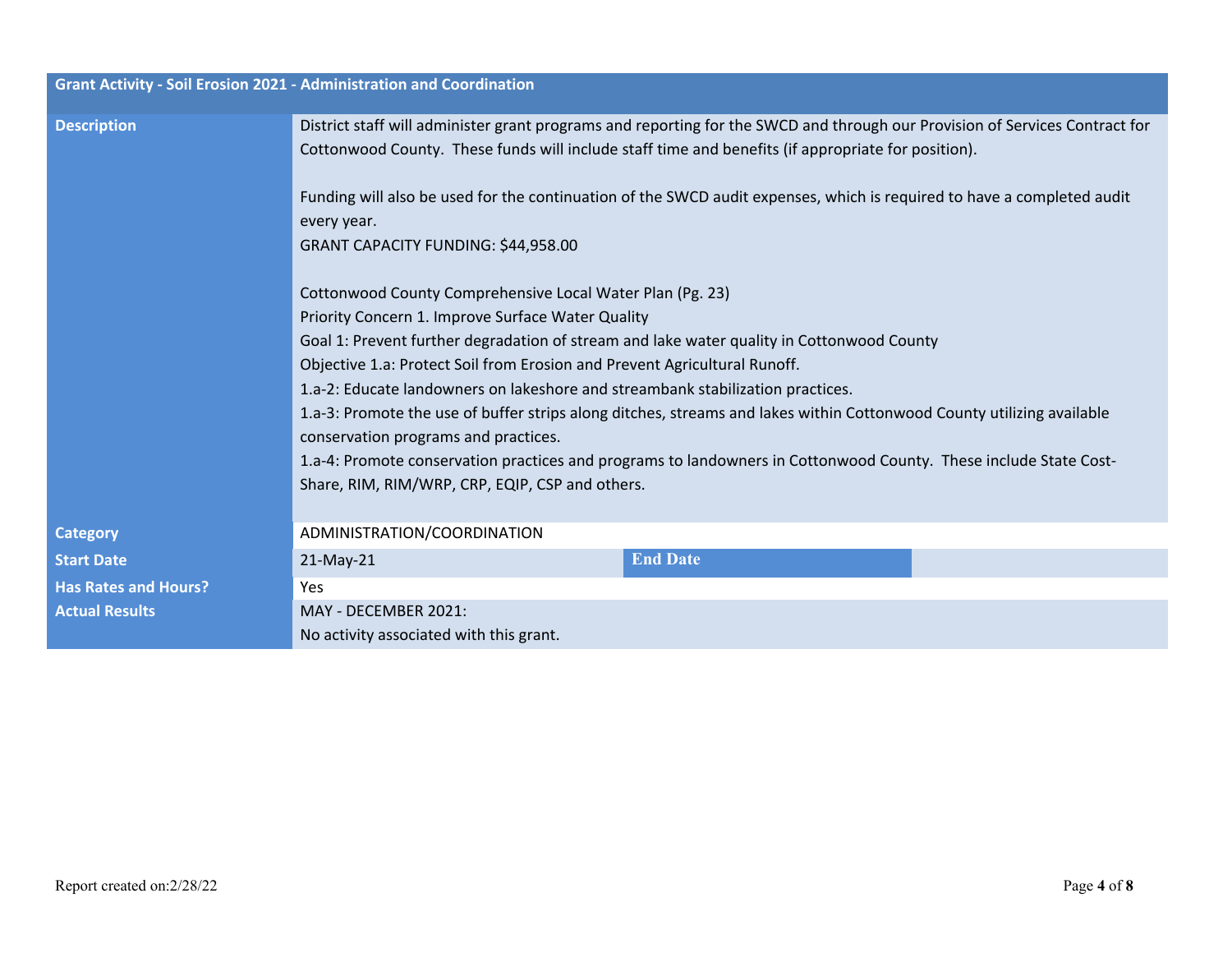| <b>Grant Activity - Soil Erosion 2021 - Cost-Share Practices</b> |                                                                                                                                                                                                                |  |  |  |  |
|------------------------------------------------------------------|----------------------------------------------------------------------------------------------------------------------------------------------------------------------------------------------------------------|--|--|--|--|
| <b>Description</b>                                               | Working with local landowners to implement additional best management practices. These funds will be used to continue<br>our work through the State Cost-Share Program.<br>CAPACITY GRANT FUNDING: \$20,000.00 |  |  |  |  |
|                                                                  | Cottonwood County Comprehensive Local Water Plan (Pg. 23-25)                                                                                                                                                   |  |  |  |  |
|                                                                  | Priority Concern 1. Improve Surface Water Quality                                                                                                                                                              |  |  |  |  |
|                                                                  | Goal 1: Prevent further degradation of stream and lake water quality in Cottonwood County                                                                                                                      |  |  |  |  |
|                                                                  | Objective 1.a: Protect Soil from Erosion and Prevent Agricultural Runoff.                                                                                                                                      |  |  |  |  |
|                                                                  | 1.a-2: Educate landowners on lakeshore and streambank stabilization practices.                                                                                                                                 |  |  |  |  |
|                                                                  | 1.a-3: Promote the use of buffer strips along ditches, streams and lakes within Cottonwood County utilizing available<br>conservation programs and incentives.                                                 |  |  |  |  |
|                                                                  | 1.a-4: Promote conservation practices and programs to landowners in Cottonwood County. These include State Cost-<br>Share, RIM, RIM/WRP, CRP, EQIP, CSP and others.                                            |  |  |  |  |
|                                                                  | 1.a-8; 1.a-13; 1.a-18 and 1.a-23: Promote, assist and seek funding to reduce erosion by installing eligible streambank and<br>lakeshore stabilization projects.                                                |  |  |  |  |
| <b>Category</b>                                                  | <b>AGRICULTURAL PRACTICES</b>                                                                                                                                                                                  |  |  |  |  |
| <b>Start Date</b>                                                | <b>End Date</b><br>21-May-21                                                                                                                                                                                   |  |  |  |  |
| <b>Has Rates and Hours?</b>                                      | No.                                                                                                                                                                                                            |  |  |  |  |
| <b>Actual Results</b>                                            | MAY - DECEMBER 2021:                                                                                                                                                                                           |  |  |  |  |
|                                                                  | No activity associated with this grant.                                                                                                                                                                        |  |  |  |  |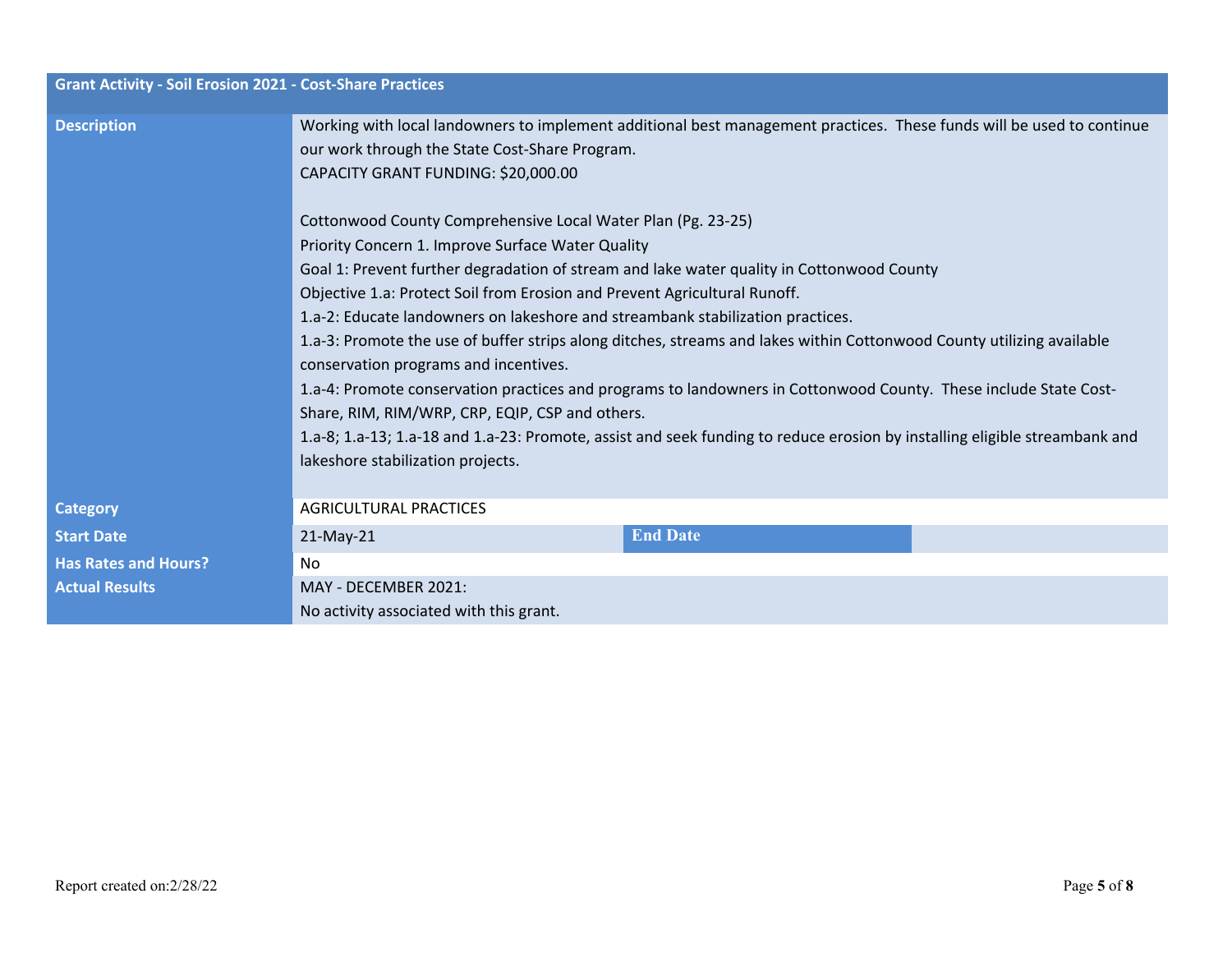| <b>Grant Activity - Soil Erosion 2021 - Project Development</b> |                                                                                                                            |  |  |  |  |
|-----------------------------------------------------------------|----------------------------------------------------------------------------------------------------------------------------|--|--|--|--|
| <b>Description</b>                                              | Staff will provide support for project activities, civic engagement, public outreach, marketing, initial contact-actions-  |  |  |  |  |
|                                                                 | activities with landowners and partners.                                                                                   |  |  |  |  |
|                                                                 | These funds will include staff time and benefits (if appropriate for position).                                            |  |  |  |  |
|                                                                 | CAPACITY GRANT FUNDING: \$40,000                                                                                           |  |  |  |  |
|                                                                 | Cottonwood County Comprehensive Local Water Plan (Pg. 23-25)                                                               |  |  |  |  |
|                                                                 | Priority Concern 1. Improve Surface Water Quality                                                                          |  |  |  |  |
|                                                                 | Goal 1: Prevent further degradation of stream and lake water quality in Cottonwood County                                  |  |  |  |  |
|                                                                 | Objective 1.a: Protect Soil from Erosion and Prevent Agricultural Runoff.                                                  |  |  |  |  |
|                                                                 | 1.a-2: Educate landowners on lakeshore and streambank stabilization practices.                                             |  |  |  |  |
|                                                                 | 1.a-3: Promote the use of buffer strips along ditches, streams and lakes within Cottonwood County utilizing available      |  |  |  |  |
|                                                                 | conservation programs and incentives.                                                                                      |  |  |  |  |
|                                                                 | 1.a-4: Promote conservation practices and programs to landowners in Cottonwood County. These include State Cost-           |  |  |  |  |
|                                                                 | Share, RIM, RIM/WRP, CRP, EQIP, CSP and others.                                                                            |  |  |  |  |
|                                                                 | 1.a-8; 1.a-13; 1.a-18 and 1.a-23: Promote, assist and seek funding to reduce erosion by installing eligible streambank and |  |  |  |  |
|                                                                 | lakeshore stabilization projects.                                                                                          |  |  |  |  |
|                                                                 |                                                                                                                            |  |  |  |  |
| <b>Category</b>                                                 | PROJECT DEVELOPMENT                                                                                                        |  |  |  |  |
| <b>Start Date</b>                                               | <b>End Date</b><br>$21$ -May-21                                                                                            |  |  |  |  |
| <b>Has Rates and Hours?</b>                                     | <b>Yes</b>                                                                                                                 |  |  |  |  |
| <b>Actual Results</b>                                           | MAY - DECEMBER 2021:                                                                                                       |  |  |  |  |
|                                                                 | No activity associated with this grant.                                                                                    |  |  |  |  |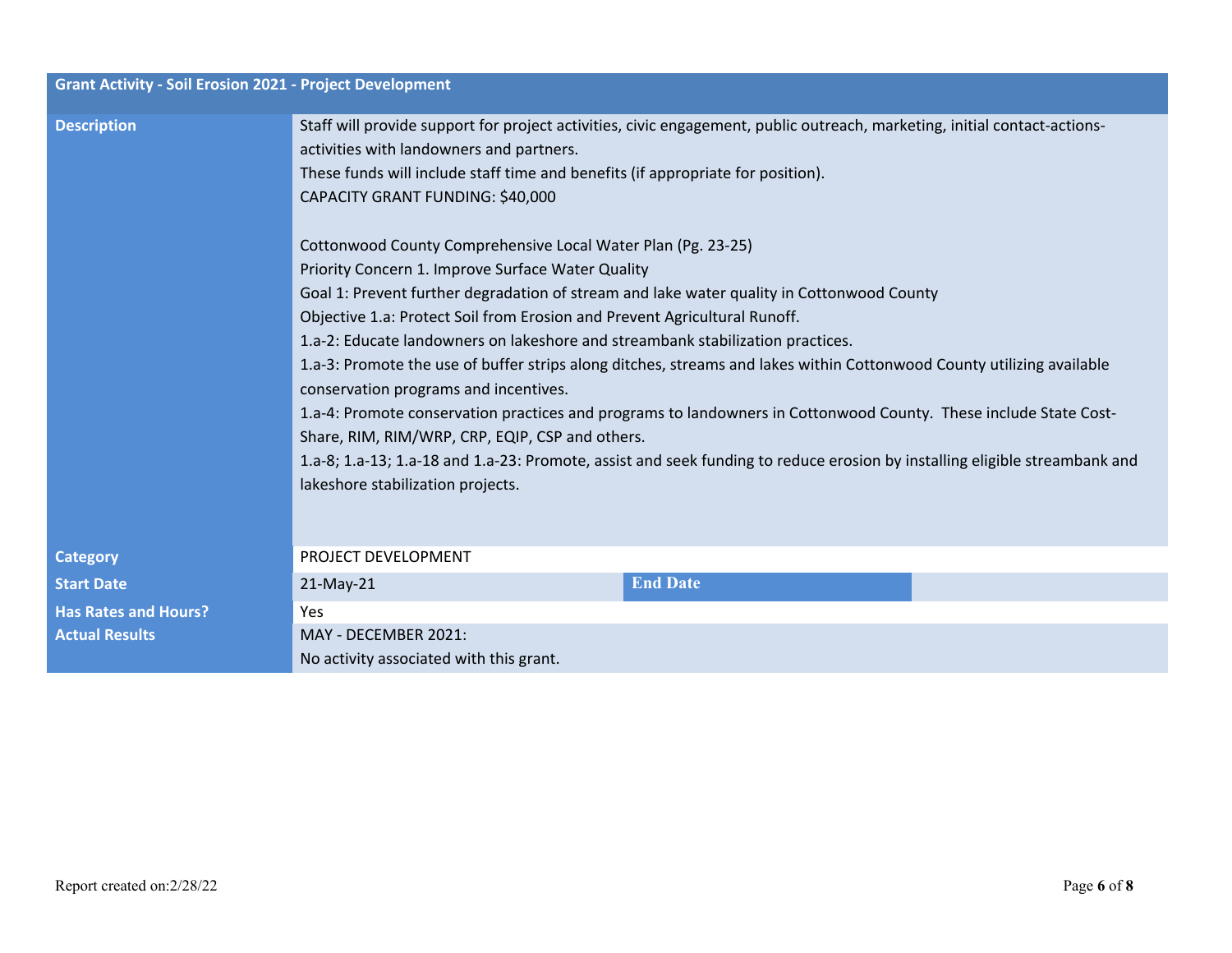| <b>Grant Activity - Soil Erosion 2021 - Supplies and Equipment</b> |                                                                                                                                                                                                                                                |  |  |  |  |  |
|--------------------------------------------------------------------|------------------------------------------------------------------------------------------------------------------------------------------------------------------------------------------------------------------------------------------------|--|--|--|--|--|
| <b>Description</b>                                                 | Purchasing equipment and software to better assist our local landowners to implement best management practices.<br>These funds will be used to purchase total station surveying equipment and software.<br>CAPACITY GRANT FUNDING: \$30,000.00 |  |  |  |  |  |
|                                                                    | Cottonwood County Comprehensive Local Water Plan (Pg. 23-25)<br>Priority Concern 1. Improve Surface Water Quality                                                                                                                              |  |  |  |  |  |
|                                                                    | Goal 1: Prevent further degradation of stream and lake water quality in Cottonwood County                                                                                                                                                      |  |  |  |  |  |
|                                                                    | Objective 1.a: Protect Soil from Erosion and Prevent Agricultural Runoff.                                                                                                                                                                      |  |  |  |  |  |
|                                                                    | 1.a-2: Educate landowners on lakeshore and streambank stabilization practices.                                                                                                                                                                 |  |  |  |  |  |
|                                                                    | 1.a-3: Promote the use of buffer strips along ditches, streams and lakes within Cottonwood County utilizing available<br>conservation programs and incentives.                                                                                 |  |  |  |  |  |
|                                                                    | 1.a-4: Promote conservation practices and programs to landowners in Cottonwood County. These include State Cost-                                                                                                                               |  |  |  |  |  |
|                                                                    | Share, RIM, RIM/WRP, CRP, EQIP, CSP and others.                                                                                                                                                                                                |  |  |  |  |  |
|                                                                    | 1.a-8; 1.a-13; 1.a-18 and 1.a-23: Promote, assist and seek funding to reduce erosion by installing eligible streambank and<br>lakeshore stabilization projects.                                                                                |  |  |  |  |  |
|                                                                    |                                                                                                                                                                                                                                                |  |  |  |  |  |
| <b>Category</b>                                                    | SUPPLIES/EQUIPMENT                                                                                                                                                                                                                             |  |  |  |  |  |
| <b>Start Date</b>                                                  | <b>End Date</b><br>$21$ -May-21                                                                                                                                                                                                                |  |  |  |  |  |
| <b>Has Rates and Hours?</b>                                        | No.                                                                                                                                                                                                                                            |  |  |  |  |  |
| <b>Actual Results</b>                                              | MAY - DECEMBER 2021:                                                                                                                                                                                                                           |  |  |  |  |  |
|                                                                    | No activity associated with this grant.                                                                                                                                                                                                        |  |  |  |  |  |

## **Grant Attachments**

| <b>Document Name</b>                    | <b>Document Type</b>      | <b>Description</b>                                       |
|-----------------------------------------|---------------------------|----------------------------------------------------------|
| 2021 SWCD Local Capacity and Buffer Law | <b>Grant Agreement</b>    | 2021 SWCD Local Capacity and Buffer Law Implementation - |
| Implementation                          |                           | Cottonwood SWCD                                          |
| 2021 SWCD Local Capacity and Buffer Law | <b>Grant Agreement</b>    | 2021 SWCD Local Capacity and Buffer Law Implementation - |
| <b>Implementation EXECUTED</b>          |                           | Cottonwood SWCD                                          |
| <b>All Details Report</b>               | <b>Workflow Generated</b> | Workflow Generated - All Details Report - 01/31/2022     |
| Work Plan                               | <b>Workflow Generated</b> | Workflow Generated - Work Plan - 09/21/2020              |

Report created on:2/28/22 Page **7** of **8**